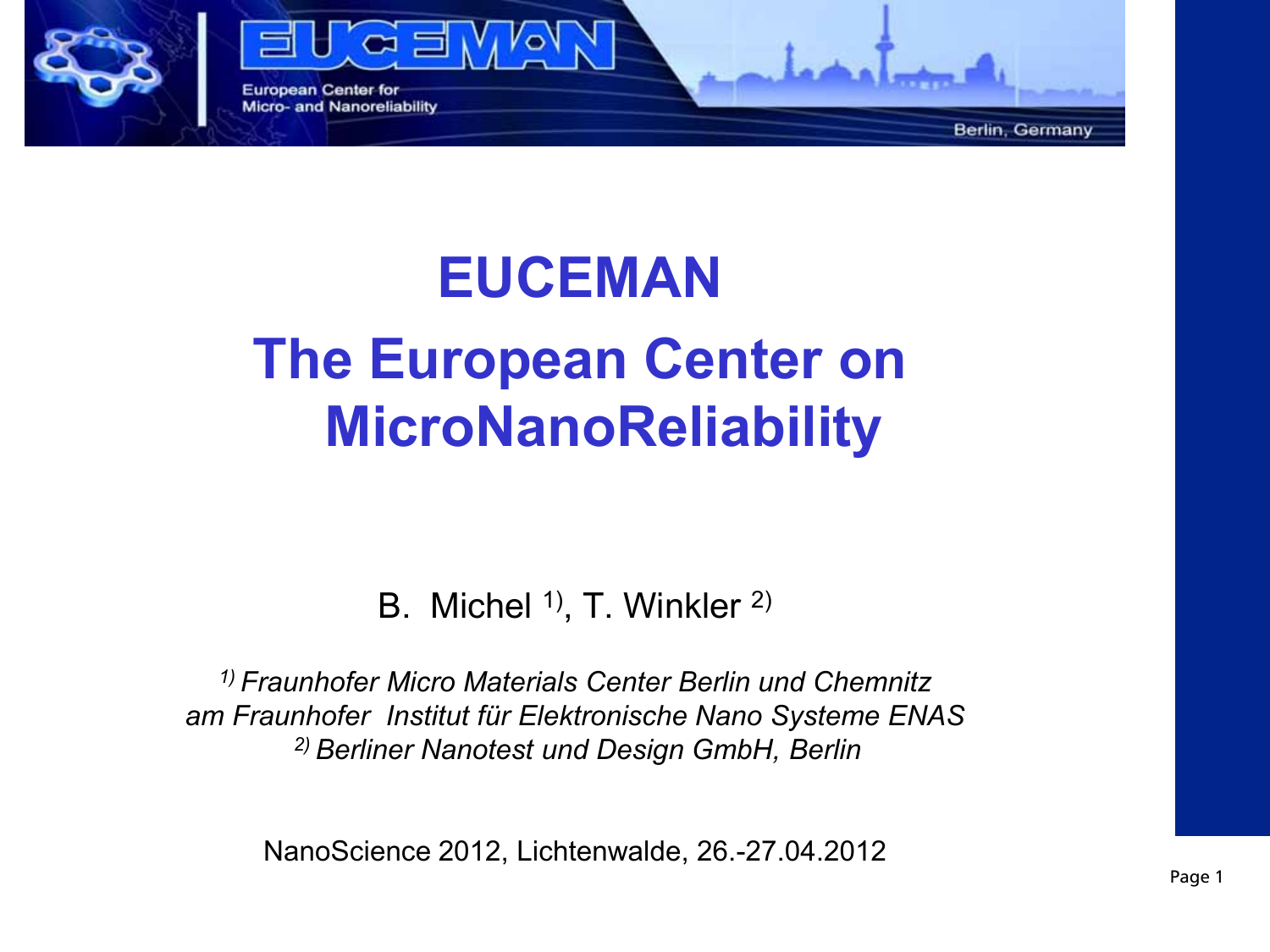

#### **Intentions which initiated the process of EUCEMAN's establishment:**

- 1. Foundation of *Eurolabs*
- 2. Create a *European Network* **of Eurolabs**

 Executive Board, Scientific Advisory Board, Industrial Board, Board of Directors etc.

- 3. **Awards, Expert Opinions**
- 4. **National Contact Points** for Reliability
- 5. Vision, Concepts, **Initiation and Coordination of Projects**, nationally and internationally
	- 1. EU: IP, CRAFT, COST…
	- 2. International (e.g. USA-Germany….)
	- 3. National
	- 4. Regional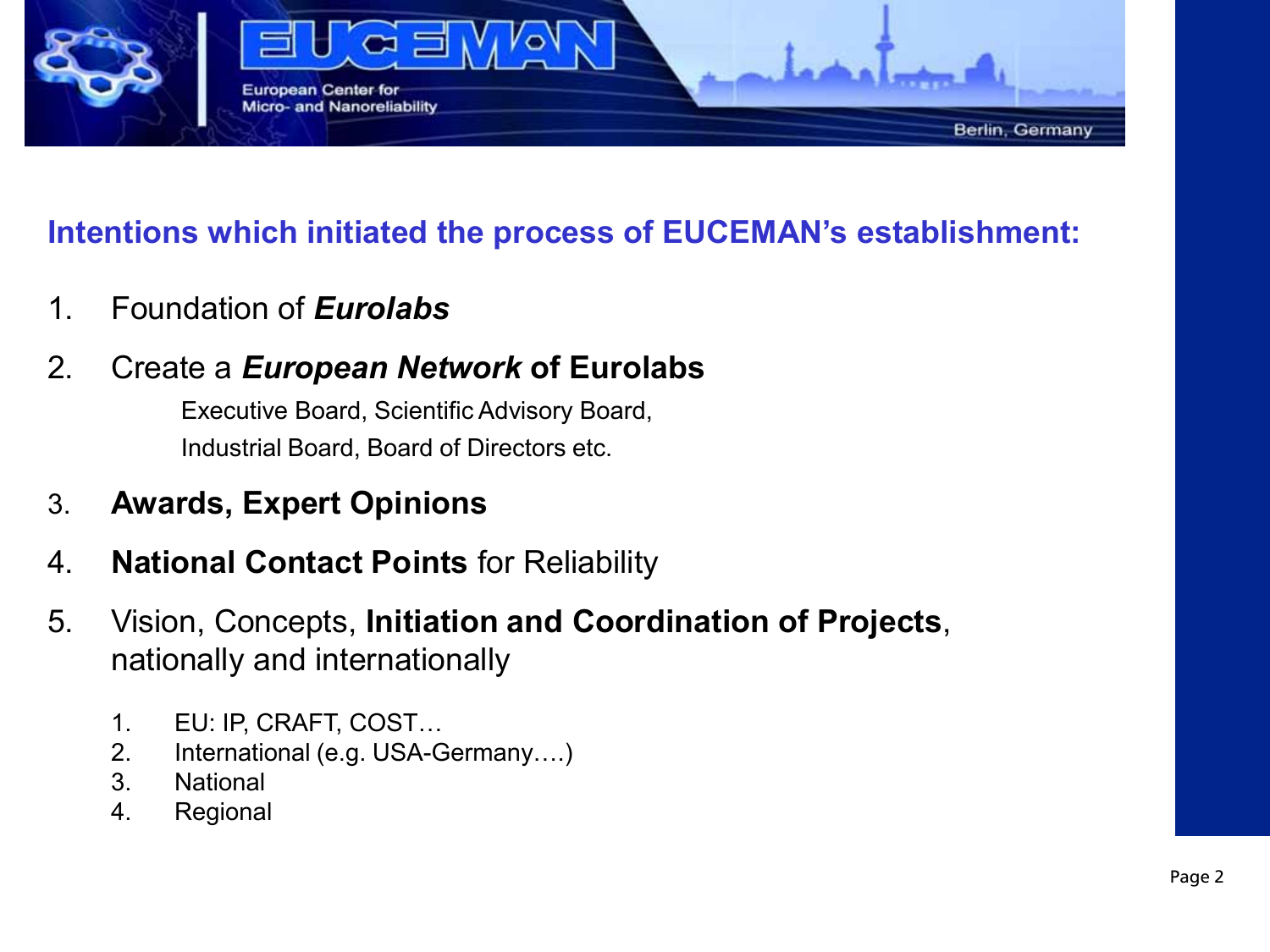

#### **Scientific fields of EUCEMAN activities for Micro-and Nanoreliability**

| <b>Reliability of</b><br><b>Automotive Electronics</b> | <b>Reliability in Micro-</b><br>and Nanoelectronics | <b>Physics of Failure</b>      |
|--------------------------------------------------------|-----------------------------------------------------|--------------------------------|
| <b>Reliability,</b><br><b>Safety and Security</b>      | <b>Design for Reliability</b>                       | <b>Testing and Reliability</b> |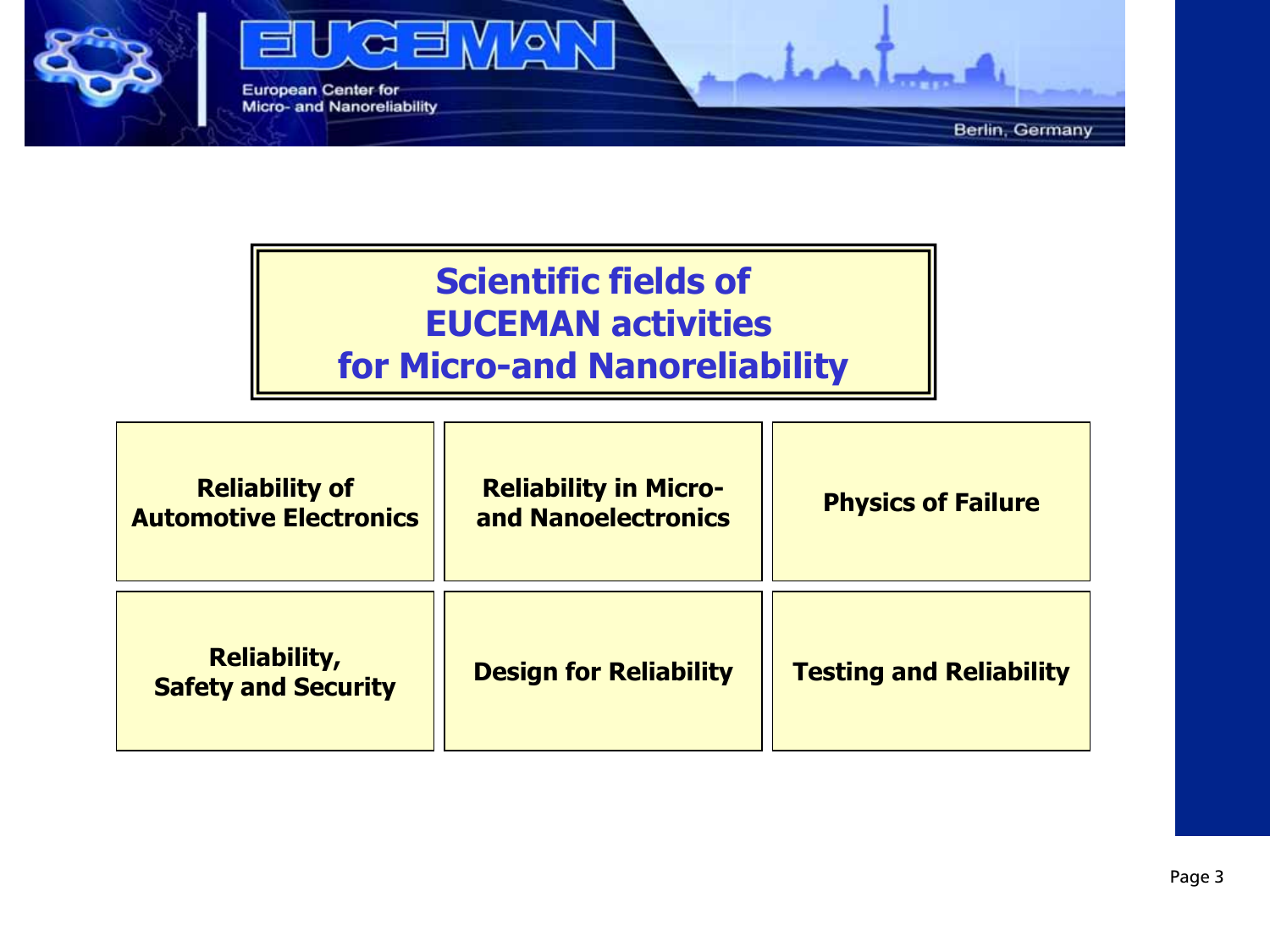

#### **Current Activities (I): European EUCEMAN Nodal Points.**

- 1. Germany: Berlin, Dresden, Chemnitz, Munich, Darmstadt etc.
- 
- 
- 4. Belgium: Leuven
- 5. Austria: Vienna
- 
- 
- 8. Czech Republic: Prague
- 
- 
- 11. Estonia: Tallinn
- 
- 
- 
- 
- 16. Italy: Torino

2. France: Paris, Grenoble 3. UK: London, Edinburgh, Oxford 6. Switzerland: Zurich, Duebendorf, Lausanne, Neuchatel 7. Poland: Warsaw, Wroclaw 9. Spain: Barcelona 10. The Netherlands: Eindhoven, Delft, Almelo 12. Finland: Helsinki, Espoo, Tampere 13. Sweden: Stockholm, Gothenburg 14. Russia: St. Petersburg 15. Hungary: Miskolc, Budapest

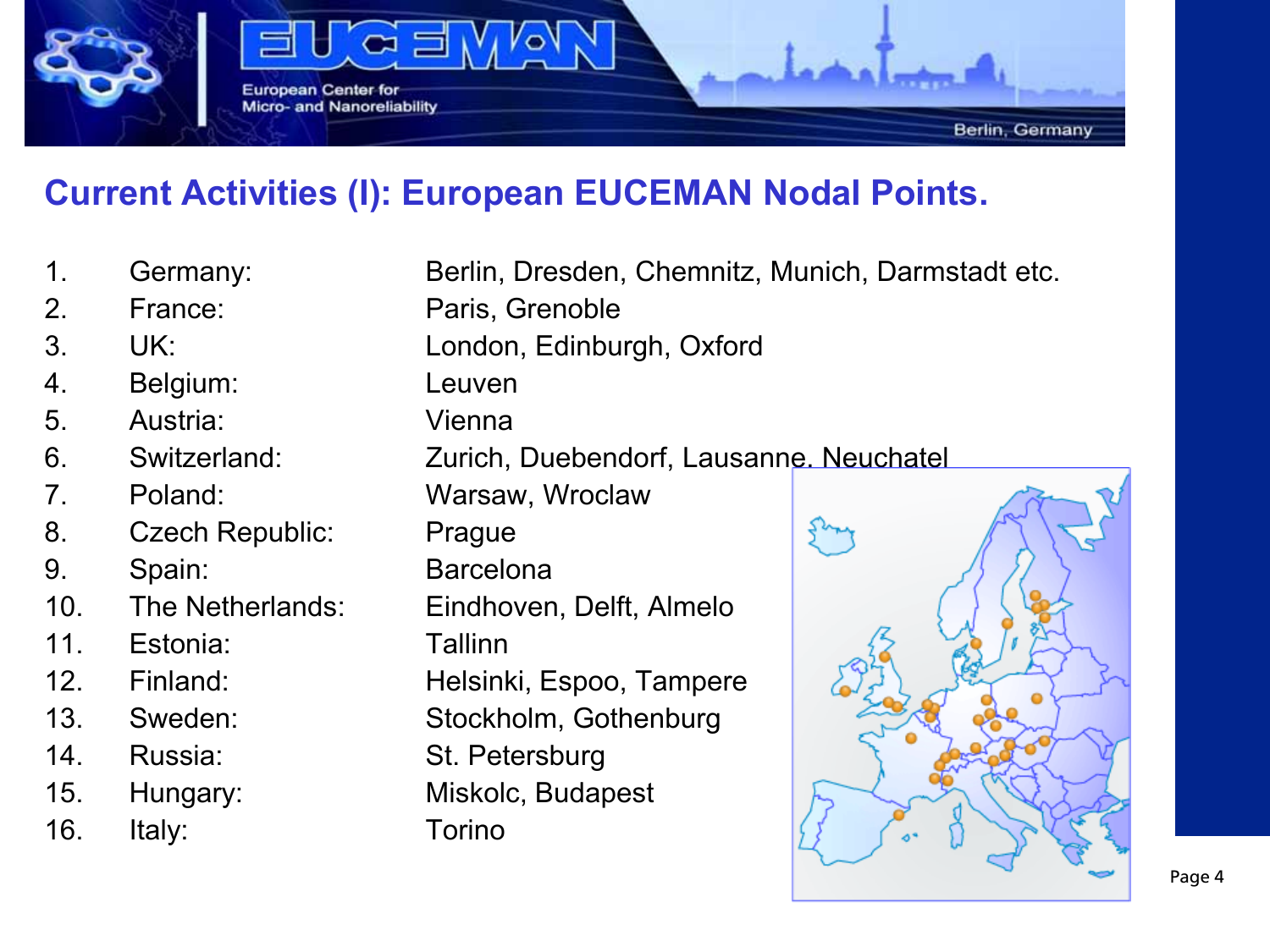

#### **Current Activities (VI): Organisation of Conferences**

- *MicroMaterials* conference series, *Berlin*
- First World Conference in the field of reliability of high tech applications *MicroNanoReliability*
- **MicroCar** conference series on micro materials, nano materials for automotive applications held in Leipzig;
- Annual "Micro & Nano Reliability" symposium at the *Microtech/Nanotech* conference and expo series, *USA*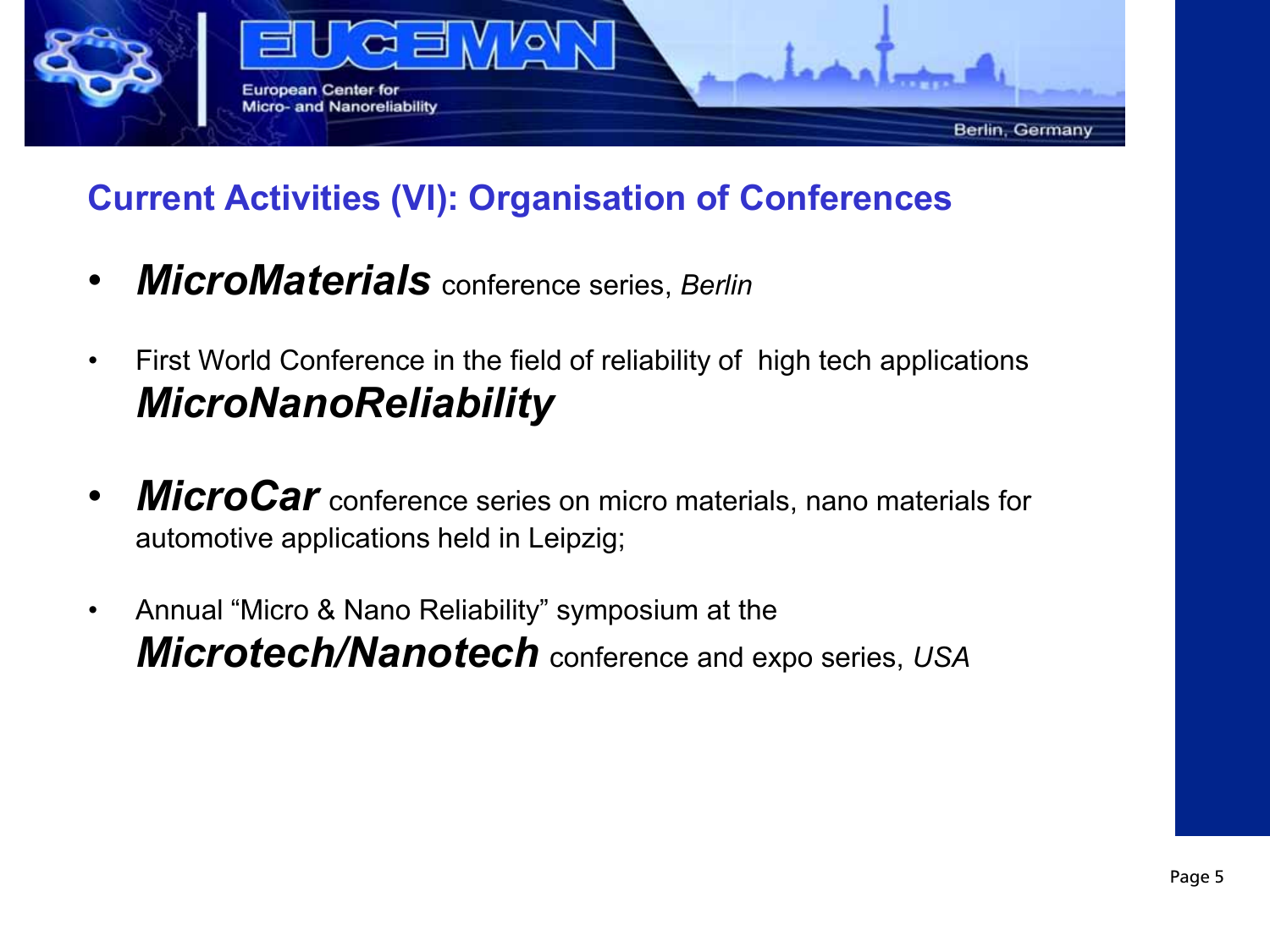

#### **Current Activities (VII): Co-organisation or sponsoring**

*Annual conference EuroSimeE –* 

*Paris, Delft, Berlin*, *Bordeaux*, *Linz, Lissabon, …*

*Annual conference Smart System Integration, Barcelona, Brüssel*, *Como*, *Dresden, …* 

*Safety and Security Systems, Potsdam* 

*Polytronics, Garmisch-Partenkirchen, …* 

*Annual conference THERMINIC, Leuven, Barcelona, Paris, Budapest,…* 

#### *Micro-Nano-Integration*

*Materials Science and Engineering (MSE)*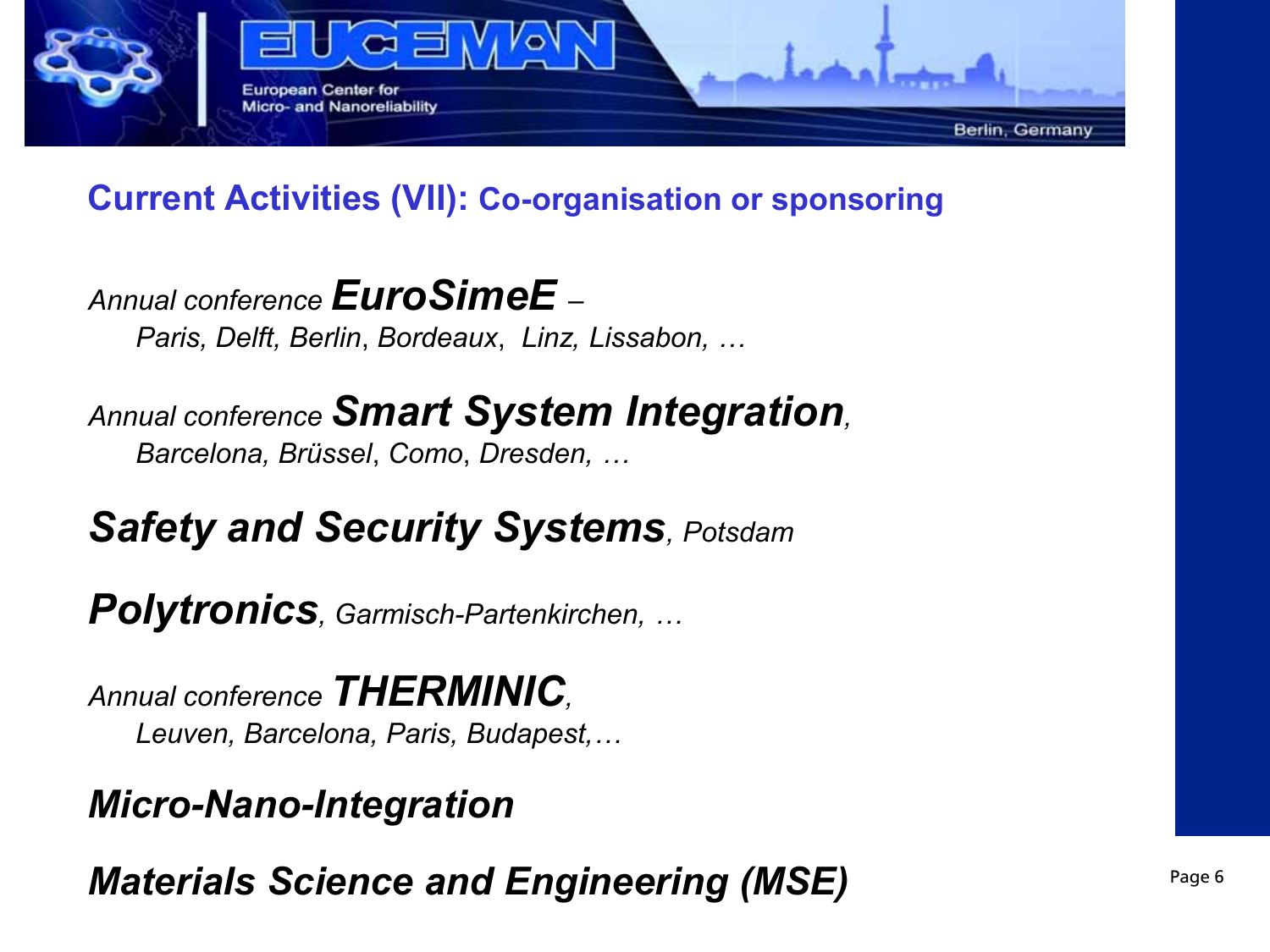

#### **Co-editorship of the international publication series "***Micromaterials and Nanomaterials"*

*(distributed to libraries all over the world – 13 issues since 2002)*

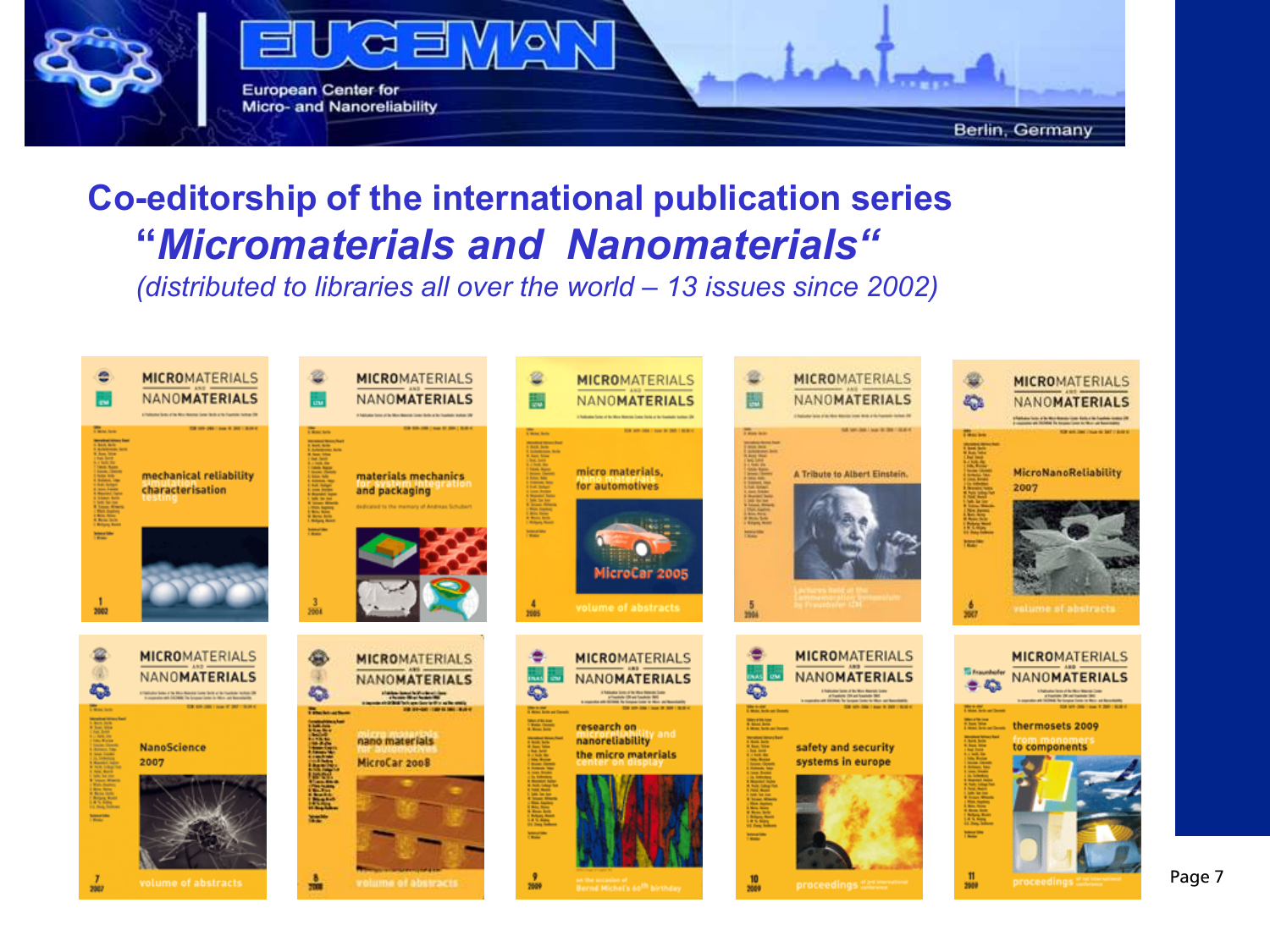

#### **EUCEMAN Award**

- The award is given for merits on research in micro- and nanoreliability
- 2007: During MicroNanoReliability congress :
	- *Kouchi Zhang (NXP Eindhoven, The Netherlands)*
	- *Herbert Reichl (Fraunhofer IZM, Berlin,Germany)*
	- *Michael Pecht (University of Maryland,USA)*
- 2009 to *Bernd Michel* on the occasion of his 60th birthday



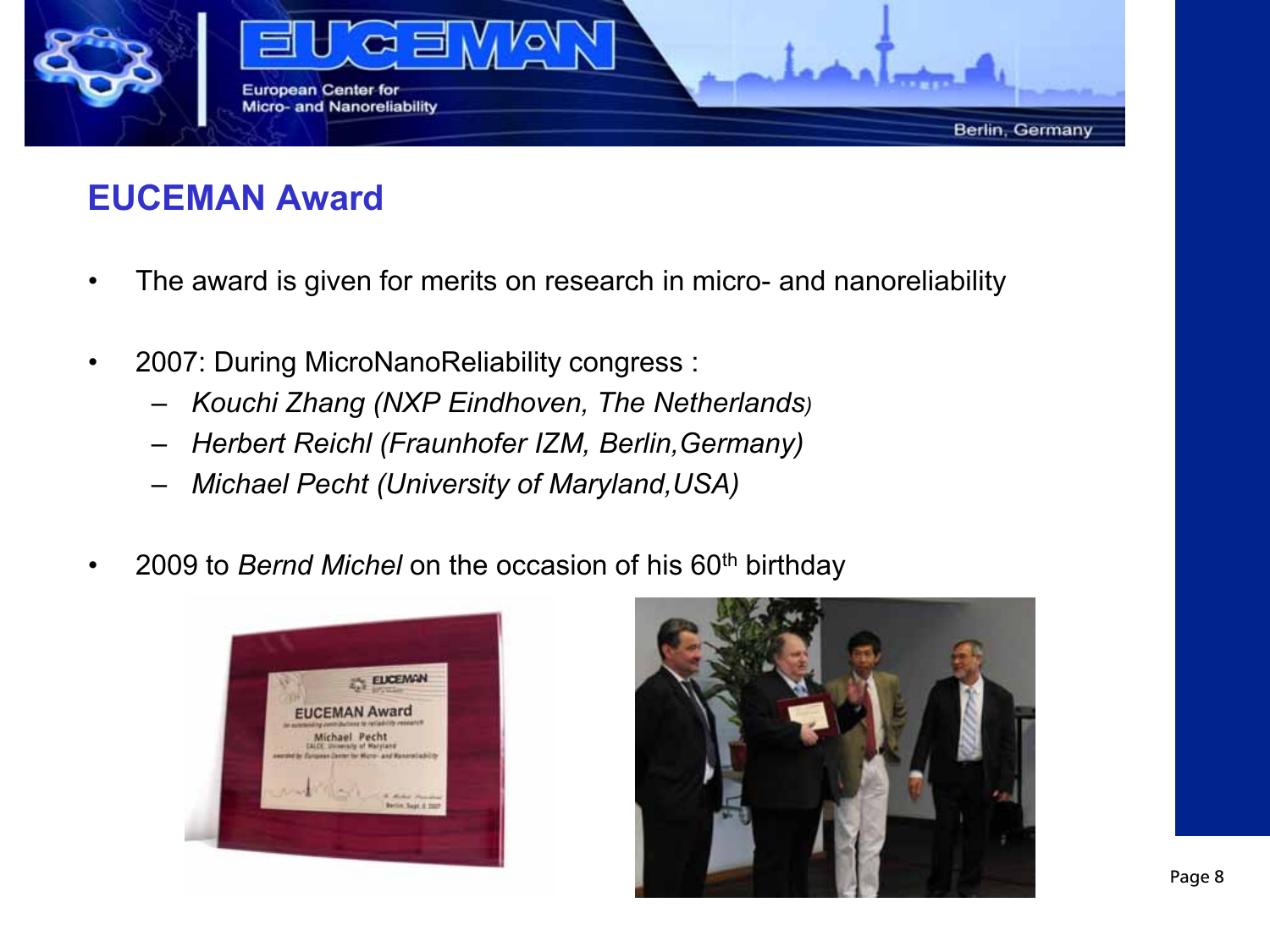

#### **Mine Lab – Energy Saving Long-term Reliability Lab**





werk vom 4.10 bis 10.10.2009

Utilization of the stable ambient conditions in the mine (8 °C, 98% rel. humidity) for energy saving long time cycle test in the temperature range from RT up to 95°C

2 humidity chambers **UT 6200** with online data aquisition and data transmission mine-office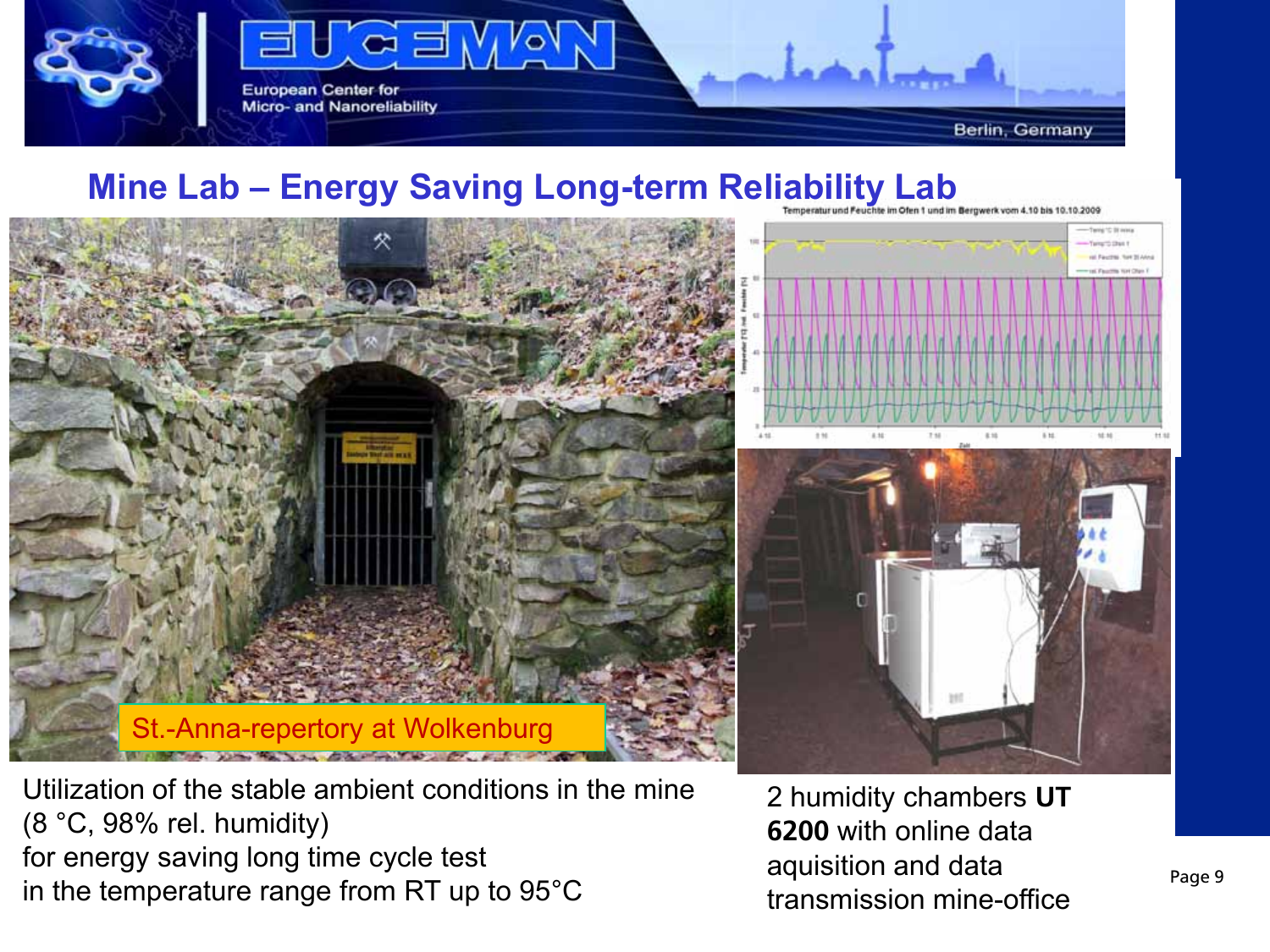

### *Conference announcement*

**MicroCar 2013**

#### 5th conference

## **Micro materials, nano materials for automotive application**

**Congress Center Leipzig,**